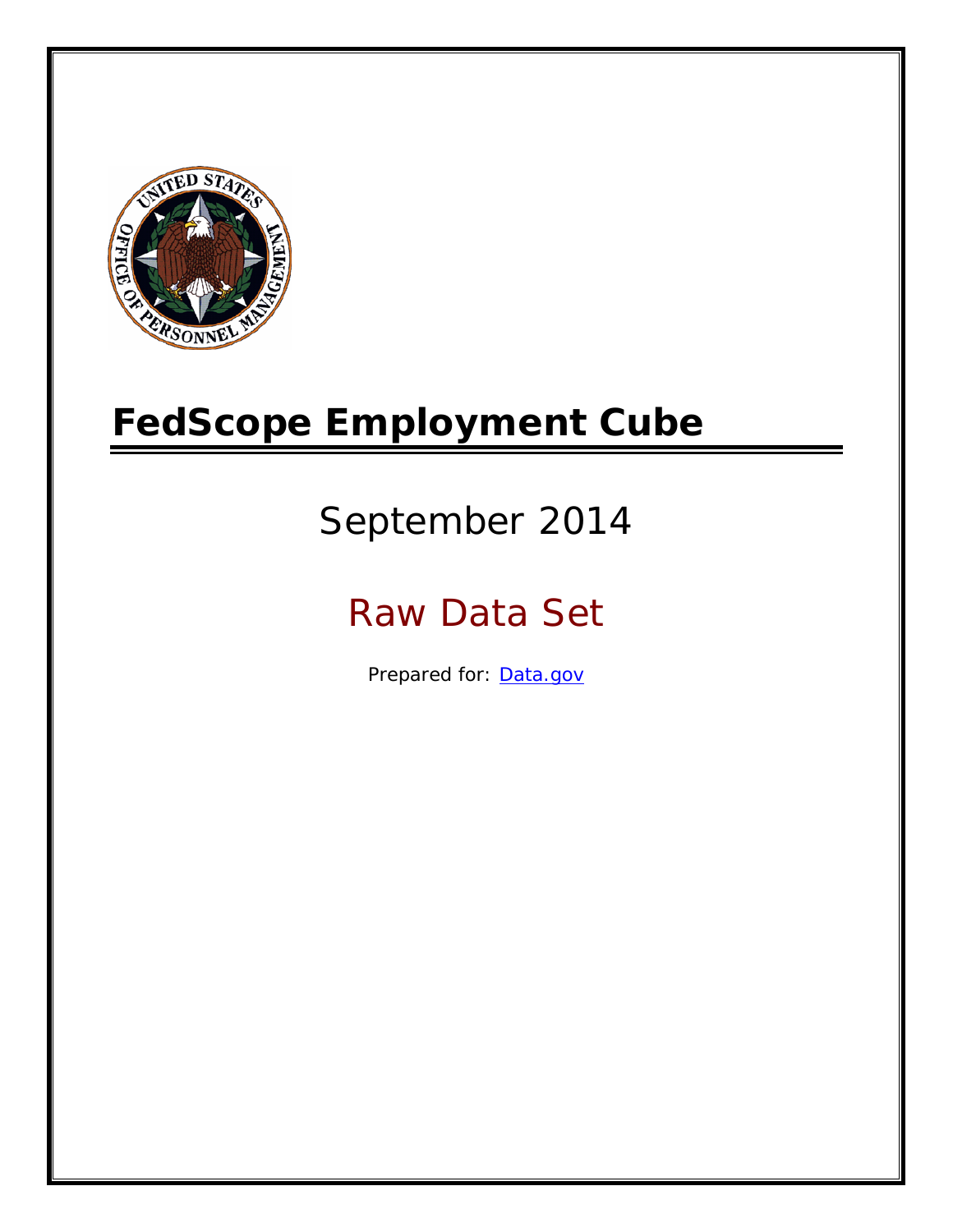

# **Table of Contents**

| $\mathbf{1}$   | <b>OVERVIEW</b>                                | 3              |
|----------------|------------------------------------------------|----------------|
| 1.1            | Purpose                                        | 3              |
| 1.2            | <b>Scope</b>                                   | 3              |
| $\overline{2}$ | <b>RAW DATA SET FILE</b>                       | 3              |
| 2.1            | <b>FACTDATA</b>                                | 3              |
| 3              | <b>DIMENSION TRANSLATIONS FILES</b>            | 5              |
| 3.1            | Agency                                         | 5              |
| 3.2            | Location                                       | 6              |
| 3.3            | Age                                            | 6              |
| 3.4            | <b>Education Level</b>                         | $\overline{7}$ |
| 3.5            | <b>General Schedule &amp; Equivalent Grade</b> | 8              |
| 3.6            | <b>Length of Service</b>                       | 8              |
| 3.7            | Occupation                                     | 9              |
| 3.8            | <b>Occupation Category</b>                     | 9              |
| 3.9            | Pay Plan & Grade                               | 10             |
| 3.10           | <b>Salary Level</b>                            | 10             |
| 3.11           | <b>STEM Occupations</b>                        | 11             |
|                | 3.12 Supervisory Status                        | 11             |
|                | 3.13 Type of Appointment                       | 12             |
|                | 3.14 Work Schedule                             | 12             |
| 3.15           | <b>Work Status</b>                             | 13             |
| 3.16           | Date                                           | 13             |
|                | 3.17 Employment                                | 14             |
|                | 3.18 Average Salary                            | 14             |
|                | 3.19 Average Length of Service                 | 14             |
| 4              | <b>DATA DEFINITIONS</b>                        | 15             |
| 4.1            | Agency                                         | 15             |
| 4.2            | Location                                       | 15             |
| 4.3            | Age                                            | 15             |
| 4.4            | <b>Education Level</b>                         | 15             |
| 4.5            | <b>General Schedule &amp; Equivalent Grade</b> | 15             |
| 4.6            | <b>Length of Service</b>                       | 15             |
| 4.7            | Occupation                                     | 15             |
| 4.8            | <b>Occupation Category</b>                     | 15             |
| 4.9            | Pay Plan & Grade                               | 16             |
| 4.10           | <b>Salary Level</b>                            | 16             |
| 4.11           | <b>STEM Occupations</b>                        | 16             |
| 4.12           | <b>Supervisory Status</b>                      | 16             |
| 4.13           | <b>Type of Appointment</b>                     | 16             |
| 4.14           | <b>Work Schedule</b>                           | 16             |

Source: FedScope (https://www.fedscope.opm.gov/) 1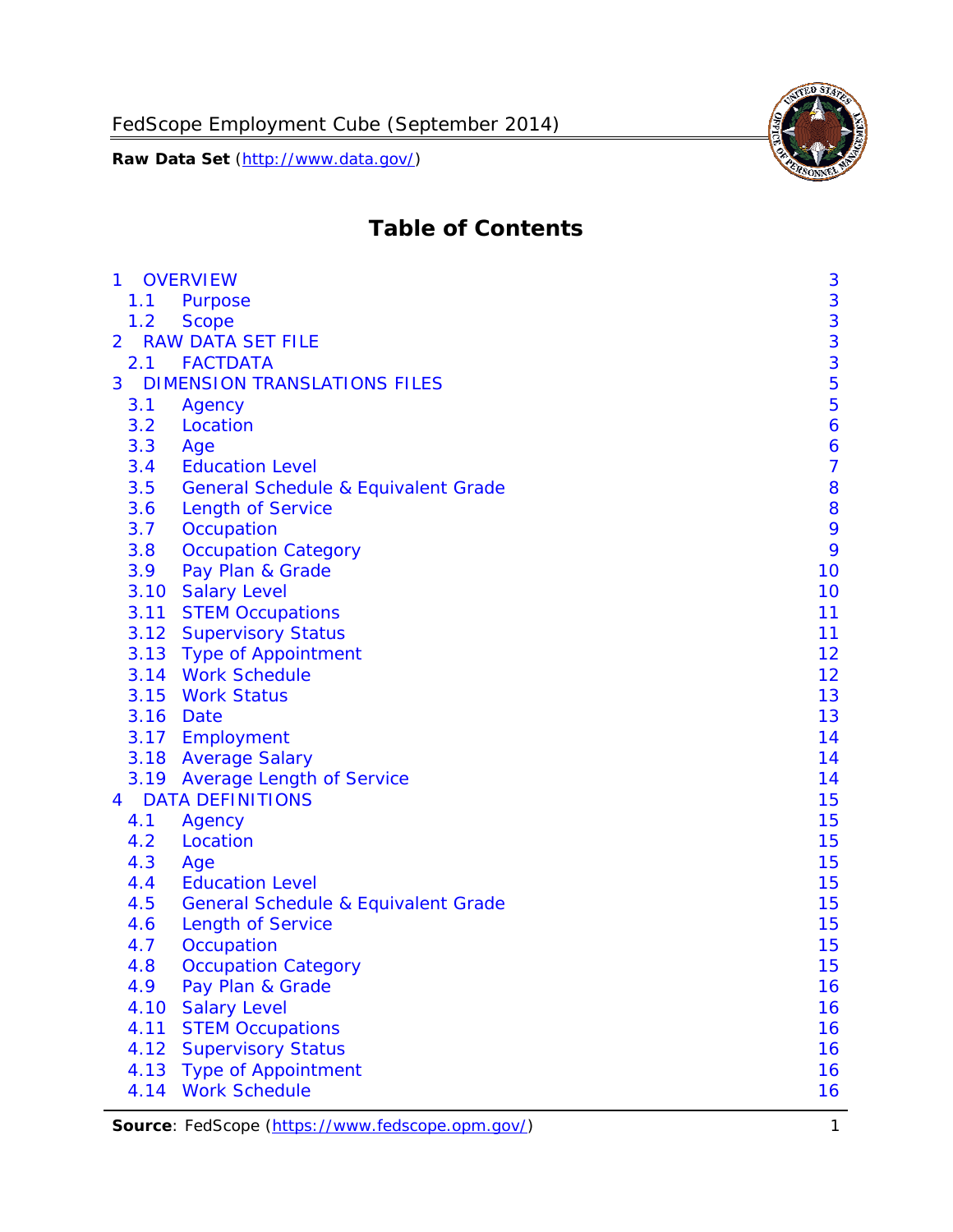FedScope Employment Cube (September 2014)

**Raw Data Set** (http://www.data.gov/)

|               | 4.15 Work Status                                    | 16. |
|---------------|-----------------------------------------------------|-----|
|               | 4.16 Date                                           | 16  |
|               | 4.17 Employment                                     | 17  |
|               | 4.18 Average Salary                                 | 17  |
|               | 4.19 Average Length of Service                      | 17  |
| 5 APPENDIX    |                                                     | 18  |
| 5.1           | SAS Program to Read Raw Data Sets for Data Analysis | 18  |
| $5.2^{\circ}$ | <b>FedScope General Public Web Site</b>             | 18  |

# **Listing of Tables**

| Table 2.1: FACTDATA.TXT Record Layout   | 4  |
|-----------------------------------------|----|
| Table 3.1: DTagy.txt Record Layout      | 5  |
| Table 3.2: DTloc.txt Record Layout      | 6  |
| Table 3.3: DTagelvl.txt Record Layout   | 6  |
| Table 3.4: DTedlvl.txt Record Layout    | 7  |
| Table 3.5: DTgsegrd.txt Record Layout   | 8  |
| Table 3.6: DTIoslvI.txt Record Layout   | 8  |
| Table 3.7: DTocc.txt Record Layout      | 9  |
| Table 3.8: DTpatco.txt Record Layout    | 9  |
| Table 3.9: DTppgrd.txt Record Layout    | 10 |
| Table 3.10: DTsallvl.txt Record Layout  | 10 |
| Table 3.11: DTstemocc.txt Record Layout | 11 |
| Table 3.12: DTsuper.txt Record Layout   | 11 |
| Table 3.13: DTtoa.txt Record Layout     | 12 |
| Table 3.14: DTwrksch.txt Record Layout  | 12 |
| Table 3.15: DTwkstat.txt Record Layout  | 13 |
| Table 3.16: DTdate.txt Record Layout    | 13 |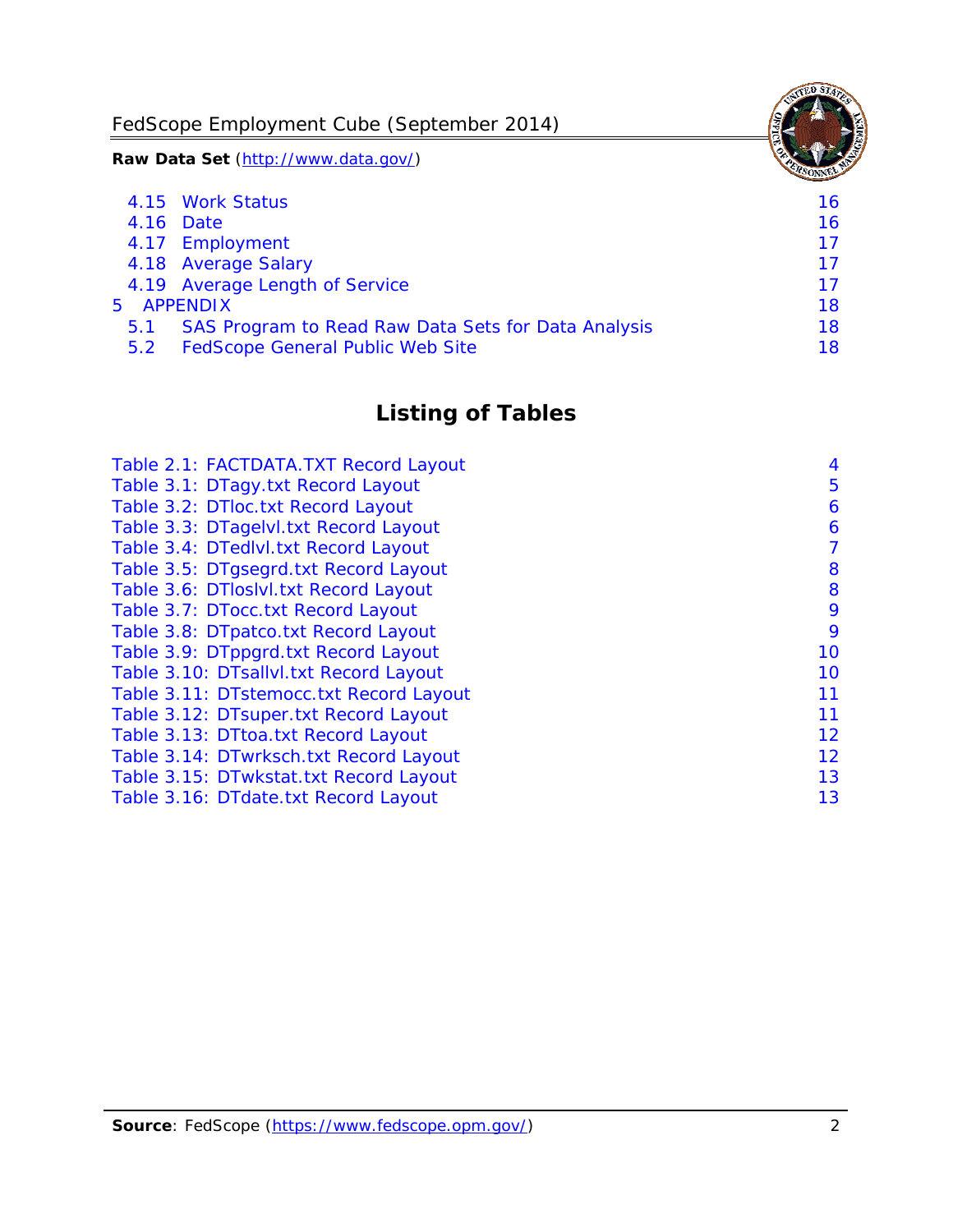# <span id="page-3-0"></span>**1 OVERVIEW**

#### *1.1 Purpose*

<span id="page-3-1"></span>The purpose of this raw data set is to increase public access to high value, machine readable datasets generated by the U.S. Office of Personnel Management. The FedScope Employment Cube data sets are available via [Data.gov](http://www.data.gov/).

## <span id="page-3-2"></span>*1.2 Scope*

The scope of this raw data set includes data elements used in the creation of the FedScope Employment Cube [\(https://www.fedscope.opm.gov/\)](https://www.fedscope.opm.gov/). **NOTE**: Starting in FY 2010, the OPM Statistical Data Mart (SDM) is the source for all FedScope data. The SDM is processed data from the Enterprise Human Resources Integration (EHRI) data warehouse. Data is processed on a quarterly basis (i.e. March, June, September and December).

# <span id="page-3-3"></span>**2 RAW DATA SET FILE**

## <span id="page-3-4"></span>*2.1 FACTDATA*

This "**delimited**" (comma separated value (**CSV**)) raw data set provides employee population data as of September 2014. Each column value is separated by a "**comma**" from the next column's value and each row starts a new record. Each record contains 20 data elements. The record layout for FACTDATA.TXT is depicted in [Table 2.1](#page-4-1) below:

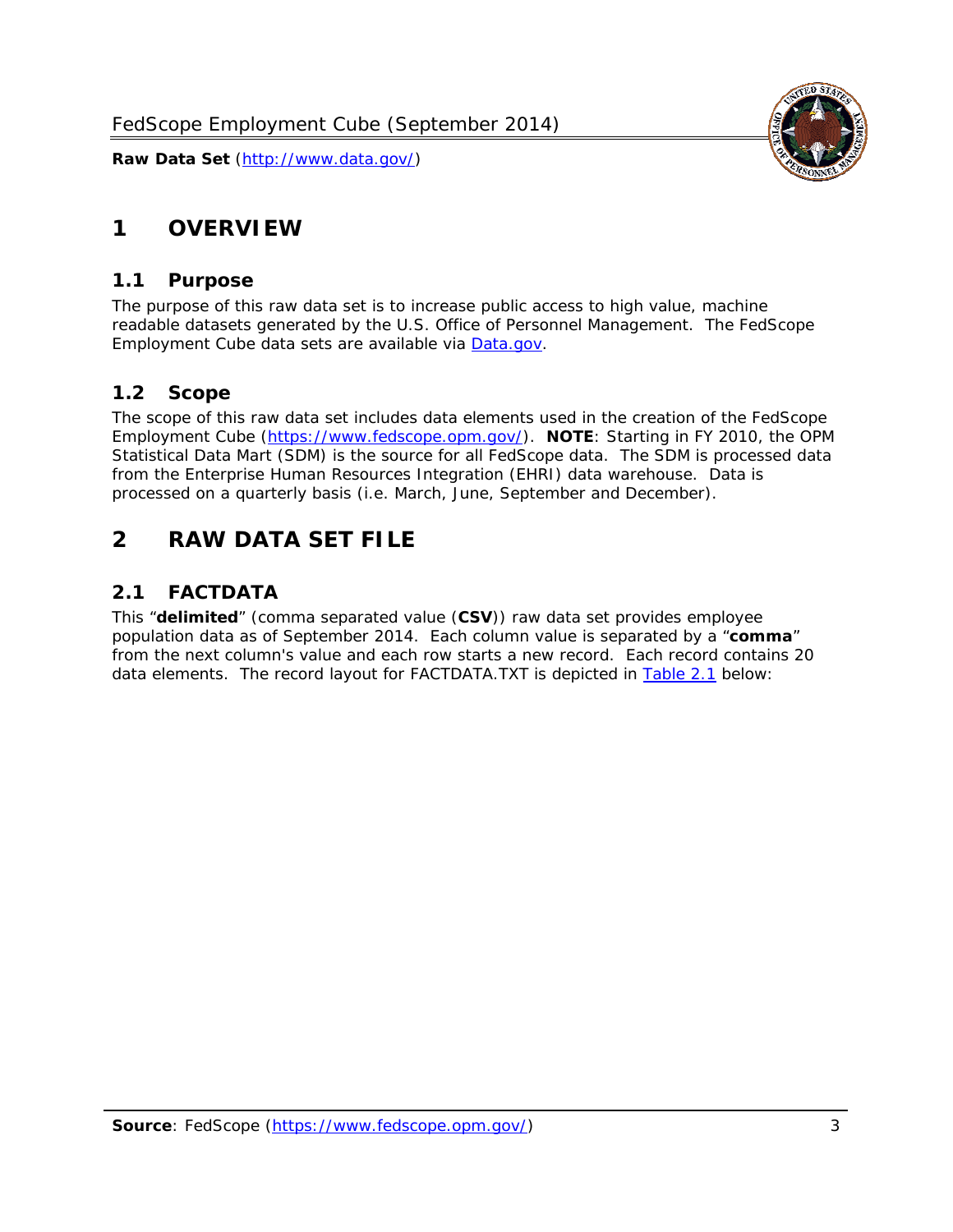

<span id="page-4-1"></span><span id="page-4-0"></span>

| <b>Data</b><br><b>Column</b> | <b>DATA ELEMENT NAME</b>            | <b>CSV</b><br><b>Column</b><br><b>Name</b> | <b>CSV</b><br><b>Column</b><br><b>Format</b> |
|------------------------------|-------------------------------------|--------------------------------------------|----------------------------------------------|
|                              | Agency                              | <b>AGYSUB</b>                              | <b>TEXT</b>                                  |
| $\overline{2}$               | Location                            | <b>LOC</b>                                 | <b>TEXT</b>                                  |
| 3                            | Age                                 | <b>AGELVL</b>                              | <b>TEXT</b>                                  |
| 4                            | <b>Education Level</b>              | <b>EDLVL</b>                               | <b>TEXT</b>                                  |
| 5                            | General Schedule & Equivalent Grade | <b>GSEGRD</b>                              | <b>TEXT</b>                                  |
| 6                            | Length of Service                   | <b>LOSLVL</b>                              | <b>TEXT</b>                                  |
| 7                            | Occupation                          | <b>OCC</b>                                 | <b>TEXT</b>                                  |
| 8                            | <b>Occupation Category</b>          | <b>PATCO</b>                               | <b>TEXT</b>                                  |
| 9                            | Pay Plan & Grade                    | <b>PPGRD</b>                               | <b>TEXT</b>                                  |
| 10                           | Salary Level                        | <b>SALLVL</b>                              | <b>TEXT</b>                                  |
| 11                           | <b>STEM Occupations</b>             | <b>STEMOCC</b>                             | <b>TEXT</b>                                  |
| 12                           | <b>Supervisory Status</b>           | <b>SUPERVIS</b>                            | <b>TEXT</b>                                  |
| 13                           | Type of Appointment                 | <b>TOA</b>                                 | <b>TEXT</b>                                  |
| 14                           | Work Schedule                       | <b>WORKSCH</b>                             | <b>TEXT</b>                                  |
| 15                           | Work Status                         | <b>WORKSTAT</b>                            | TEXT                                         |
| 16                           | Date (e.g. 201409)                  | <b>DATECODE</b>                            | <b>TEXT</b>                                  |
| 17                           | Employment                          | <b>EMPLOYMENT</b>                          | <b>NUMERIC</b>                               |
| 18                           | Average Salary                      | <b>SALARY</b>                              | <b>NUMERIC</b>                               |
| 19                           | Average Length of Service           | LOS                                        | <b>NUMERIC</b>                               |
|                              | <b>Total Records: 2,045,707</b>     |                                            |                                              |

#### **Table 2.1: FACTDATA.TXT Record Layout**

**NOTE**: If importing this table (data set) into Excel, change the "column data format" for columns 1-17 from "General" to "Text". Columns 18-20 can be imported as "General" data format. In Excel, the "General" data format converts numeric values to numbers. Columns 1-17 are TEXT fields; Columns 18-20 are NUMERIC fields.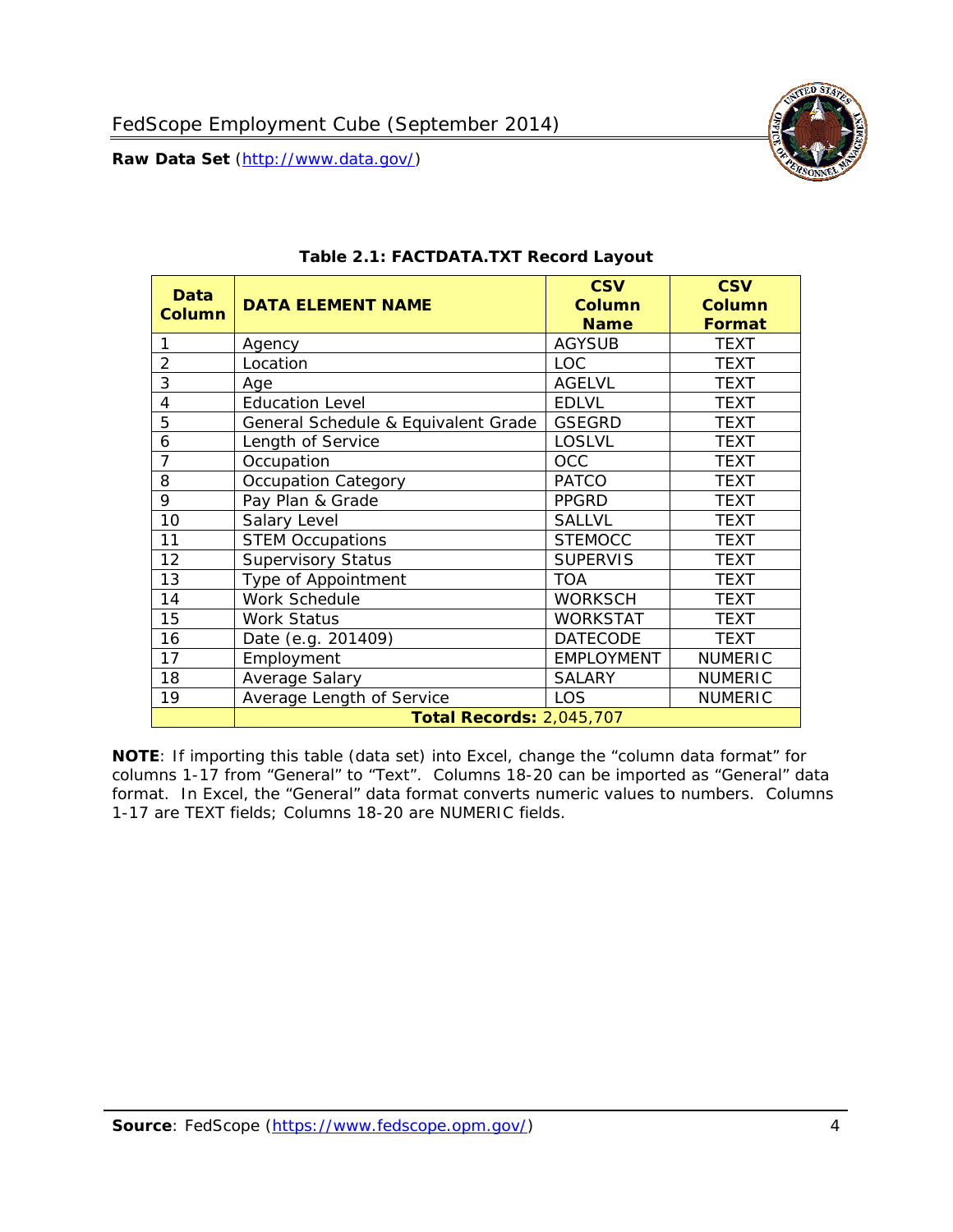

# <span id="page-5-0"></span>**3 DIMENSION TRANSLATIONS FILES**

#### <span id="page-5-1"></span>*3.1 Agency*

<span id="page-5-3"></span><span id="page-5-2"></span>This "**delimited**" (comma separated value (**CSV**)) data file provides translations for the agency data element contained in the employee population data file (FACTDATA.TXT). See [Table 2.1.](#page-4-1) Each column value is separated by a "**comma**" from the next column's value and each row starts a new record. Each record contains 6 data elements. The record layout for DTagy.txt is depicted in [Table 3.1](#page-5-3) below:

| Data<br><b>Column</b>     | <b>DATA ELEMENT NAME</b>       | <b>CSV</b><br><b>Column</b><br><b>Name</b> | <b>CSV</b><br>Column<br><b>Format</b> |
|---------------------------|--------------------------------|--------------------------------------------|---------------------------------------|
|                           | Agency Type                    | <b>AGYTYP</b>                              | <b>TEXT</b>                           |
| 2                         | <b>Agency Type Translation</b> | <b>AGYTYPT</b>                             | <b>TEXT</b>                           |
| 3                         | Agency                         | AGY                                        | <b>TEXT</b>                           |
| 4                         | <b>Agency Translation</b>      | <b>AGYT</b>                                | <b>TEXT</b>                           |
| 5                         | Agency Sub element             | <b>AGYSUB</b>                              | <b>TEXT</b>                           |
| 6                         | Agency Sub element Translation | <b>AGYSUBT</b>                             | <b>TEXT</b>                           |
| <b>Total Records: 529</b> |                                |                                            |                                       |

#### **Table 3.1: DTagy.txt Record Layout**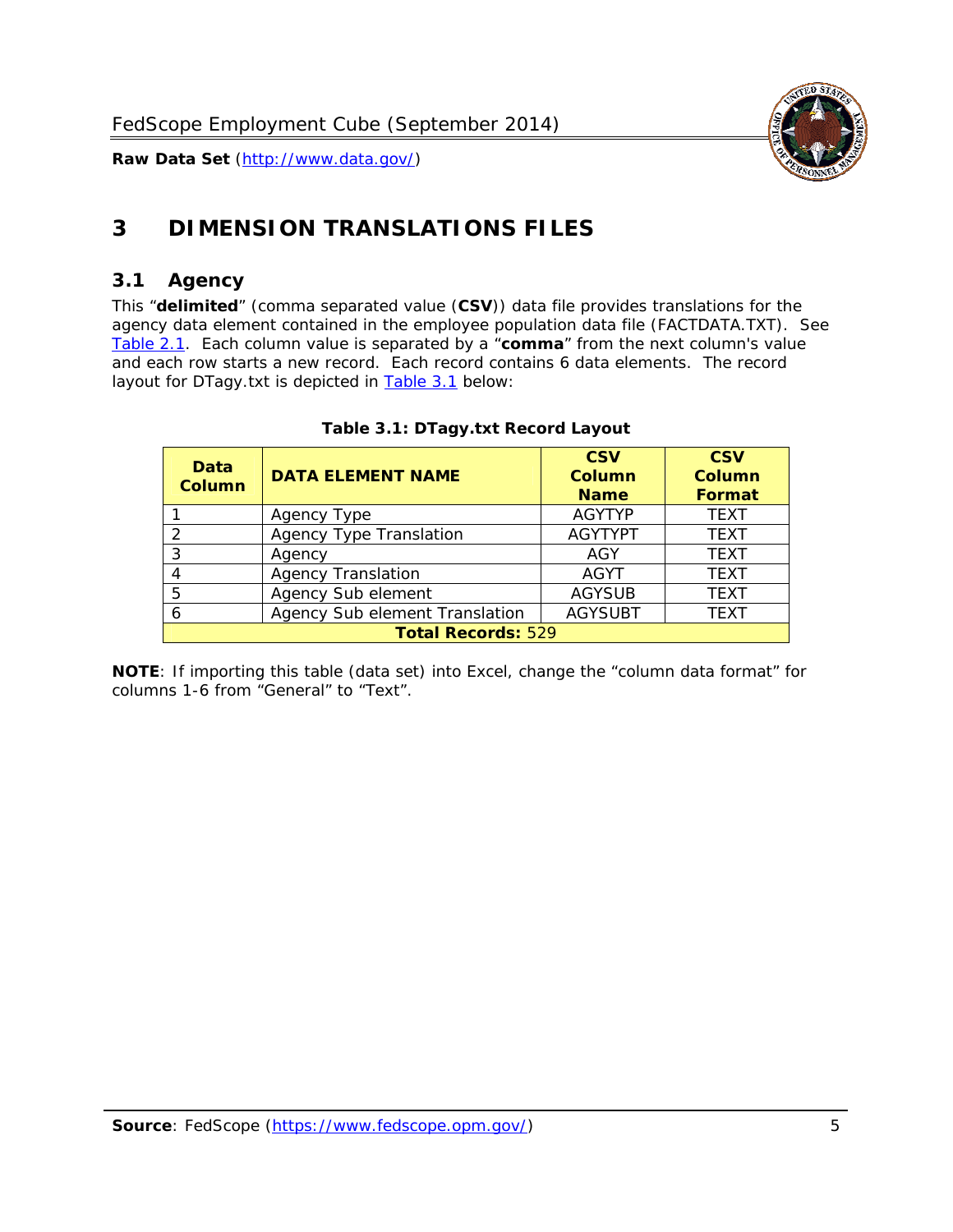

#### <span id="page-6-0"></span>*3.2 Location*

<span id="page-6-4"></span><span id="page-6-2"></span>This "**delimited**" (comma separated value (**CSV**)) data file provides translations for the location data element contained in the employee population data file (FACTDATA.TXT). See [Table 2.1.](#page-4-1) Each column value is separated by a "**comma**" from the next column's value and each row starts a new record. Each record contains 4 data elements. The record layout for DTloc.txt is depicted in [Table 3.2](#page-6-4) below:

| Data<br><b>Column</b>     | <b>DATA ELEMENT NAME</b>         | <b>CSV</b><br>Column<br><b>Name</b> | <b>CSV</b><br><b>Column</b><br><b>Format</b> |
|---------------------------|----------------------------------|-------------------------------------|----------------------------------------------|
|                           | Location Type                    | <b>LOCTYP</b>                       | <b>TEXT</b>                                  |
|                           | Location Type Translation        | <b>LOCTYPT</b>                      | <b>TEXT</b>                                  |
| ⌒                         | State/Country                    | <b>LOC</b>                          | <b>TFXT</b>                                  |
|                           | <b>State/Country Translation</b> | LOCT                                | <b>TFXT</b>                                  |
| <b>Total Records: 224</b> |                                  |                                     |                                              |

#### **Table 3.2: DTloc.txt Record Layout**

**NOTE**: If importing this table (data set) into Excel, change the "column data format" for columns 1-4 from "General" to "Text".

#### <span id="page-6-1"></span>*3.3 Age*

<span id="page-6-5"></span><span id="page-6-3"></span>This "**delimited**" (comma separated value (**CSV**)) data file provides translations for the age data element contained in the employee population data file (FACTDATA.TXT). See [Table](#page-4-1) [2.1](#page-4-1). Each column value is separated by a "**comma**" from the next column's value and each row starts a new record. Each record contains 2 data elements. The record layout for DTagelvl.txt is depicted in **[Table 3.3](#page-6-5)** below:

| Data<br><b>Column</b>    | <b>DATA ELEMENT NAME</b> | <b>CSV</b><br>Column<br><b>Name</b> | <b>CSV</b><br>Column<br><b>Format</b> |
|--------------------------|--------------------------|-------------------------------------|---------------------------------------|
|                          | Aae                      | AGFI VI                             | TFXT                                  |
|                          | Age Translation          | AGFI VI T                           | TFXT                                  |
| <b>Total Records: 12</b> |                          |                                     |                                       |

#### **Table 3.3: DTagelvl.txt Record Layout**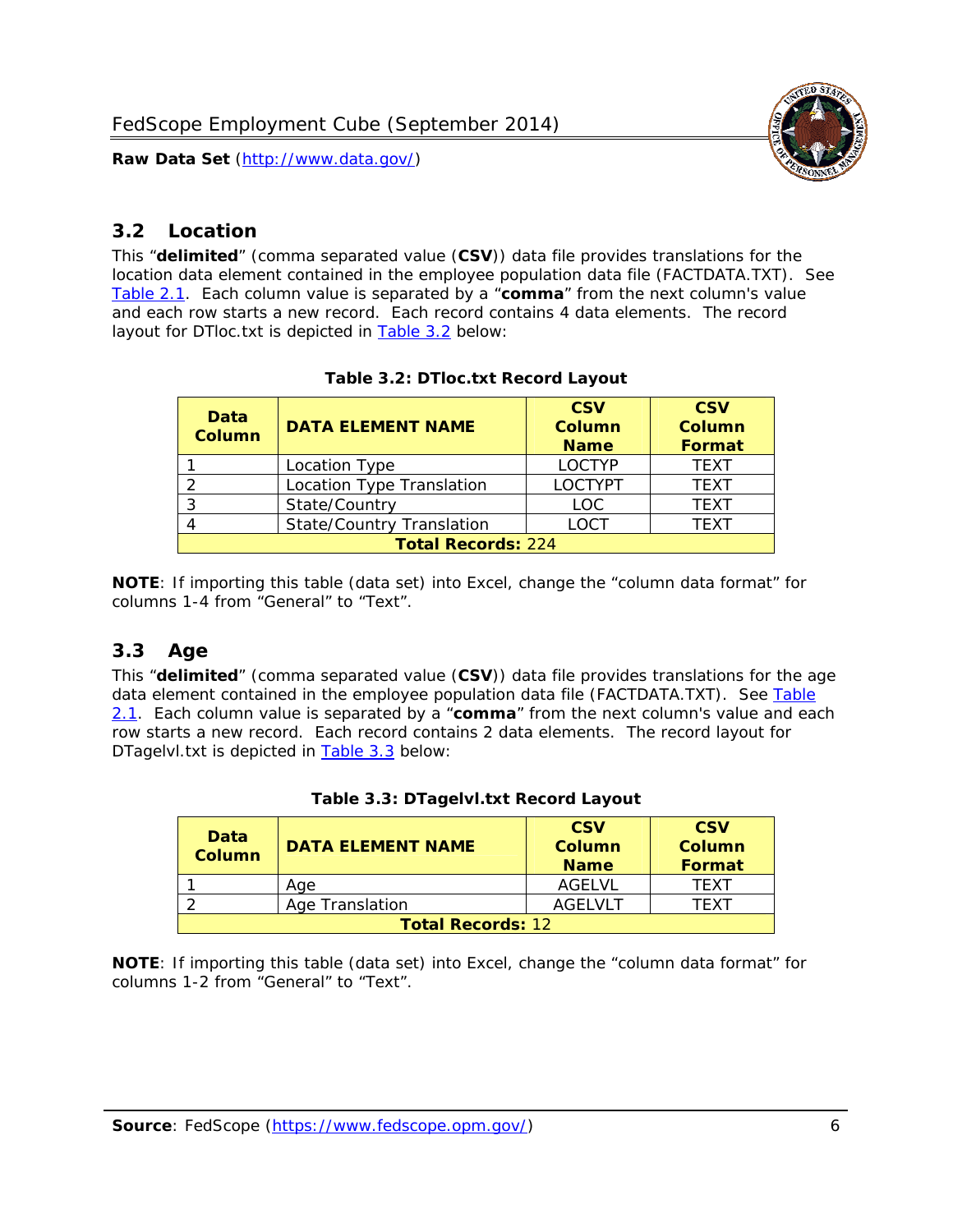

### <span id="page-7-0"></span>*3.4 Education Level*

<span id="page-7-2"></span><span id="page-7-1"></span>This "**delimited**" (comma separated value (**CSV**)) data file provides translations for the education level data element contained in the employee population data file (FACTDATA.TXT). See [Table 2.1](#page-4-1). Each column value is separated by a "**comma**" from the next column's value and each row starts a new record. Each record contains 4 data elements. The record layout for DTedlvl.txt is depicted in [Table 3.4](#page-7-2) below:

| Data<br><b>Column</b>    | <b>DATA ELEMENT NAME</b>           | <b>CSV</b><br><b>Column</b><br><b>Name</b> | <b>CSV</b><br><b>Column</b><br><b>Format</b> |
|--------------------------|------------------------------------|--------------------------------------------|----------------------------------------------|
|                          | <b>Education Level Type</b>        | <b>EDLVLTYP</b>                            | <b>TEXT</b>                                  |
|                          | Education Level Type Translation   | <b>EDLVLTYPT</b>                           | <b>TEXT</b>                                  |
|                          | <b>Education Level</b>             | <b>EDLVL</b>                               | <b>TEXT</b>                                  |
|                          | <b>Education Level Translation</b> | <b>EDLVLT</b>                              | <b>TEXT</b>                                  |
| <b>Total Records: 24</b> |                                    |                                            |                                              |

#### **Table 3.4: DTedlvl.txt Record Layout**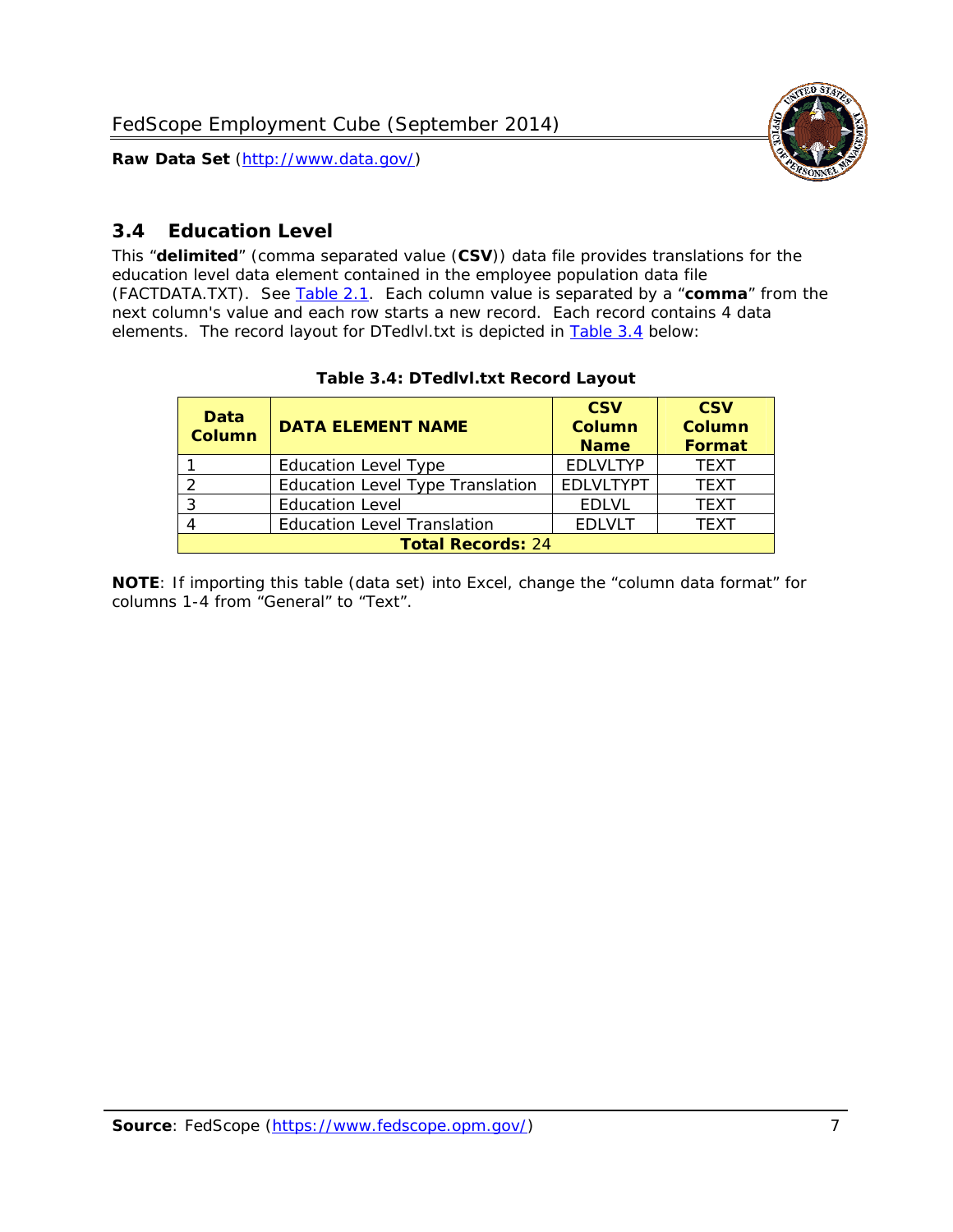

#### <span id="page-8-0"></span>*3.5 General Schedule & Equivalent Grade*

This "**delimited**" (comma separated value (**CSV**)) data file provides translations for the general schedule & equivalent grade data element contained in the employee population data file (FACTDATA.TXT). See [Table 2.1](#page-4-1). Each column value is separated by a "**comma**" from the next column's value and each row starts a new record. Each record contains 1 data element. The record layout for DTgsegrd.txt is depicted in [Table 3.5](#page-8-4) below:

#### **Table 3.5: DTgsegrd.txt Record Layout**

<span id="page-8-4"></span><span id="page-8-2"></span>

| Data<br>Column           | DATA FI FMFNT NAMF                  | <b>CSV</b><br>Column<br><b>Name</b> | <b>CSV</b><br>Column<br><b>Format</b> |
|--------------------------|-------------------------------------|-------------------------------------|---------------------------------------|
|                          | General Schedule & Equivalent Grade | GSFGRD                              | TFXT                                  |
| <b>Total Records: 17</b> |                                     |                                     |                                       |

**NOTE**: If importing this table (data set) into Excel, change the "column data format" for column 1-from "General" to "Text".

#### <span id="page-8-1"></span>*3.6 Length of Service*

<span id="page-8-5"></span>This "**delimited**" (comma separated value (**CSV**)) data file provides translations for the length of service data element contained in the employee population data file (FACTDATA.TXT). See [Table 2.1](#page-4-1). Each column value is separated by a "**comma**" from the next column's value and each row starts a new record. Each record contains 2 data elements. The record layout for DTloslvl.txt is depicted in [Table 3.6](#page-8-5) below:

<span id="page-8-3"></span>

| Data<br><b>Column</b>    | <b>DATA ELEMENT NAME</b>      | <b>CSV</b><br><b>Column</b><br><b>Name</b> | <b>CSV</b><br>Column<br>Format |
|--------------------------|-------------------------------|--------------------------------------------|--------------------------------|
|                          | Length of Service             | LOSLVL                                     | TFXT                           |
|                          | Length of Service Translation | LOSI VLT                                   | TFXT                           |
| <b>Total Records: 11</b> |                               |                                            |                                |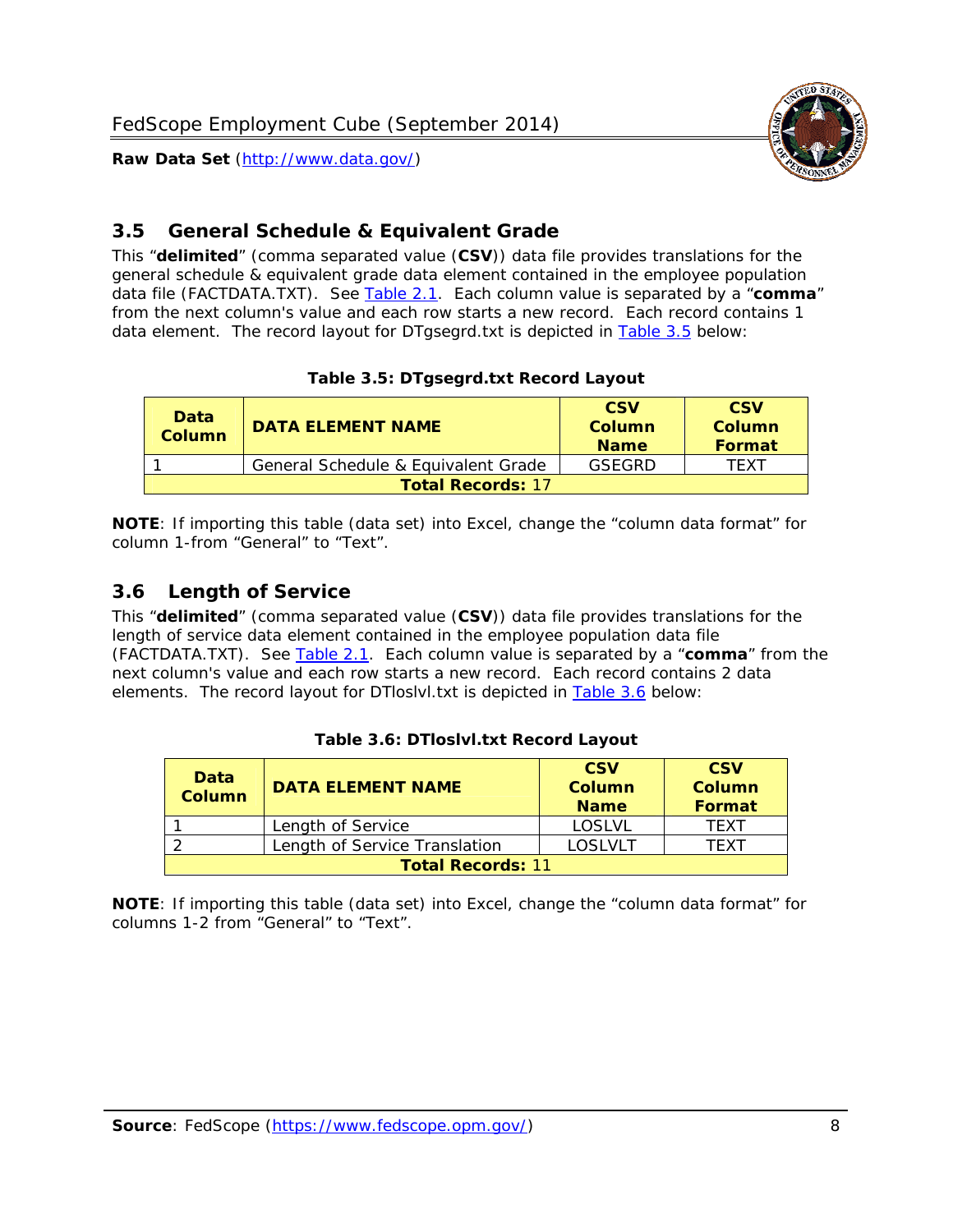

#### <span id="page-9-0"></span>*3.7 Occupation*

<span id="page-9-4"></span>This "**delimited**" (comma separated value (**CSV**)) data file provides translations for the occupation data element contained in the employee population data file (FACTDATA.TXT). See [Table 2.1](#page-4-1). Each column value is separated by a "**comma**" from the next column's value and each row starts a new record. Each record contains 6 data elements. The record layout for DTocc.txt is depicted in [Table 3.7](#page-9-4) below:

<span id="page-9-2"></span>

| Data<br><b>Column</b>     | <b>DATA ELEMENT NAME</b>             | <b>CSV</b><br><b>Column</b><br><b>Name</b> | <b>CSV</b><br><b>Column</b><br><b>Format</b> |
|---------------------------|--------------------------------------|--------------------------------------------|----------------------------------------------|
|                           | Occupation Type                      | <b>OCCTYP</b>                              | <b>TEXT</b>                                  |
|                           | Occupation Type Translation          | <b>OCCTYPT</b>                             | <b>TEXT</b>                                  |
| 3                         | <b>Occupation Family</b>             | <b>OCCFAM</b>                              | <b>TEXT</b>                                  |
|                           | <b>Occupation Family Translation</b> | <b>OCCFAMT</b>                             | <b>TEXT</b>                                  |
| 5                         | Occupation                           | <b>OCC</b>                                 | <b>TEXT</b>                                  |
|                           | <b>Occupation Translation</b>        | <b>OCCT</b>                                | <b>TEXT</b>                                  |
| <b>Total Records: 684</b> |                                      |                                            |                                              |

#### **Table 3.7: DTocc.txt Record Layout**

**NOTE**: If importing this table (data set) into Excel, change the "column data format" for columns 1-6 from "General" to "Text".

#### <span id="page-9-1"></span>*3.8 Occupation Category*

<span id="page-9-5"></span>This "**delimited**" (comma separated value (**CSV**)) data file provides translations for the occupation category data element contained in the employee population data file (FACTDATA.TXT). See [Table 2.1](#page-4-1). Each column value is separated by a "**comma**" from the next column's value and each row starts a new record. Each record contains 2 data elements. The record layout for DTpatco.txt is depicted in [Table 3.8](#page-9-5) below:

<span id="page-9-3"></span>

| Data<br><b>Column</b>   | <b>DATA ELEMENT NAME</b>        | <b>CSV</b><br>Column<br><b>Name</b> | <b>CSV</b><br>Column<br>Format |  |
|-------------------------|---------------------------------|-------------------------------------|--------------------------------|--|
|                         | <b>Occupation Category</b>      | <b>PATCO</b>                        | <b>TFXT</b>                    |  |
|                         | Occupation Category Translation | <b>PATCOT</b>                       | TFXT                           |  |
| <b>Total Records: 7</b> |                                 |                                     |                                |  |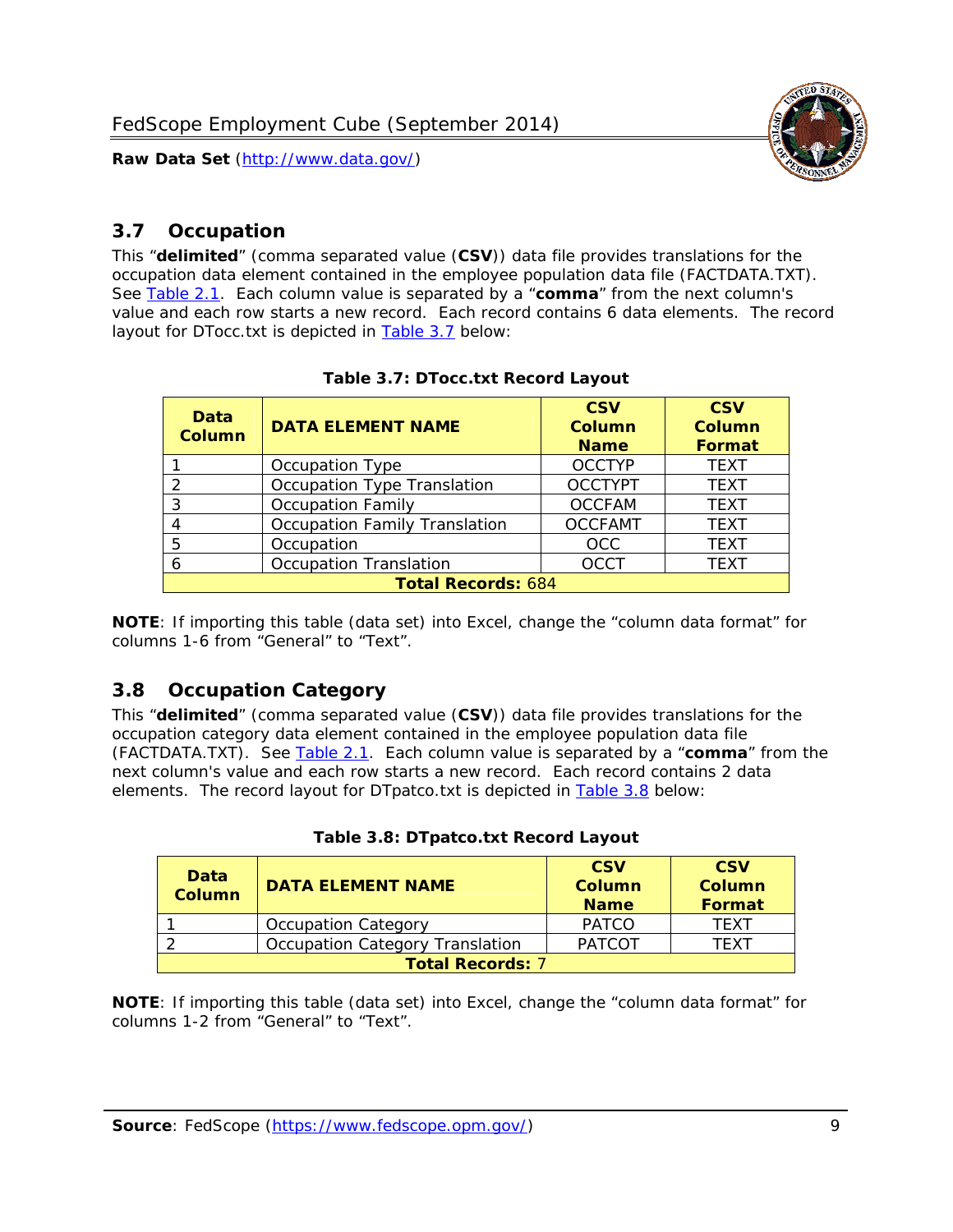

### <span id="page-10-0"></span>*3.9 Pay Plan & Grade*

<span id="page-10-4"></span>This "**delimited**" (comma separated value (**CSV**)) data file provides translations for the pay plan & grade data element contained in the employee population data file (FACTDATA.TXT). See [Table 2.1](#page-4-1). Each column value is separated by a "**comma**" from the next column's value and each row starts a new record. Each record contains 7 data elements. The record layout for DTppgrd.txt is depicted in **Table 3.9** below:

<span id="page-10-2"></span>

| Data<br><b>Column</b>       | <b>DATA ELEMENT NAME</b>   | <b>CSV</b><br>Column<br><b>Name</b> | <b>CSV</b><br>Column<br><b>Format</b> |  |
|-----------------------------|----------------------------|-------------------------------------|---------------------------------------|--|
|                             | Pay Plan Type              | <b>PPTYP</b>                        | <b>TEXT</b>                           |  |
| $\mathcal{P}$               | Pay Plan Type Translation  | <b>PPTYPT</b>                       | <b>TEXT</b>                           |  |
| 3                           | Pay Plan Group             | <b>PPGROUP</b>                      | <b>TEXT</b>                           |  |
|                             | Pay Plan Group Translation | <b>PPGROUPT</b>                     | <b>TEXT</b>                           |  |
| 5                           | Pay Plan                   | <b>PAYPLAN</b>                      | <b>TEXT</b>                           |  |
| 6                           | Pay Plan Translation       | PAYPLANT                            | <b>TEXT</b>                           |  |
|                             | Pay Plan & Grade           | <b>PPGRD</b>                        | <b>TEXT</b>                           |  |
| <b>Total Records: 1,005</b> |                            |                                     |                                       |  |

#### **Table 3.9: DTppgrd.txt Record Layout**

**NOTE**: If importing this table (data set) into Excel, change the "column data format" for columns 1-7 from "General" to "Text".

## <span id="page-10-1"></span>*3.10 Salary Level*

<span id="page-10-5"></span><span id="page-10-3"></span>This "**delimited**" (comma separated value (**CSV**)) data file provides translations for the salary level data element contained in the employee population data file (FACTDATA.TXT). See [Table 2.1](#page-4-1). Each column value is separated by a "**comma**" from the next column's value and each row starts a new record. Each record contains 2 data elements. The record layout for DTsallvl.txt is depicted in [Table 3.10](#page-10-5) below:

| Data<br>Column           | <b>DATA ELEMENT NAME</b>        | <b>CSV</b><br>Column<br><b>Name</b> | <b>CSV</b><br>Column<br>Format |
|--------------------------|---------------------------------|-------------------------------------|--------------------------------|
|                          | Salary Level                    | <b>SALLVL</b>                       | <b>TFXT</b>                    |
|                          | <b>Salary Level Translation</b> | SAI I VI T                          | TFXT                           |
| <b>Total Records: 19</b> |                                 |                                     |                                |

| Table 3.10: DTsallvl.txt Record Layout |  |
|----------------------------------------|--|
|----------------------------------------|--|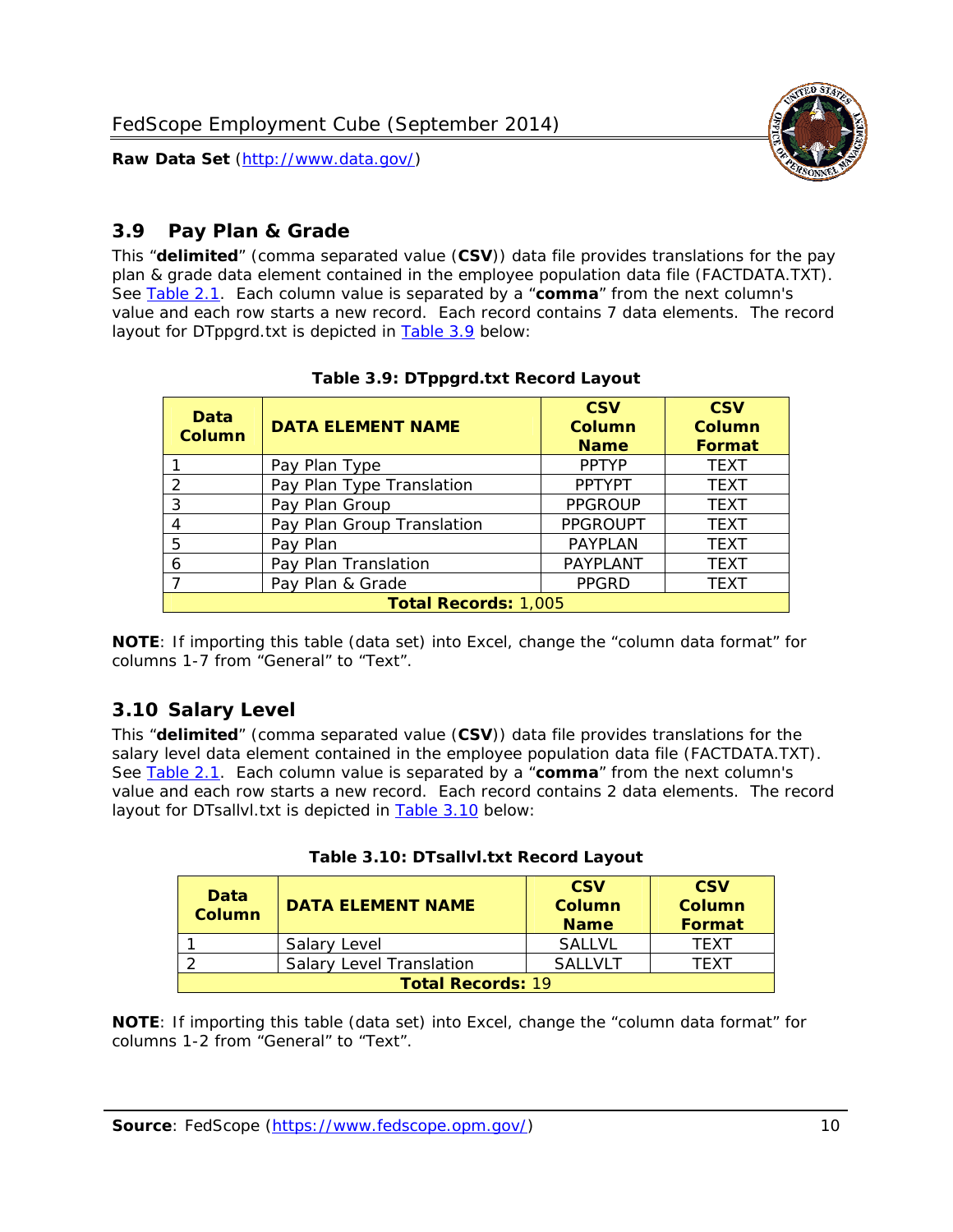

#### <span id="page-11-0"></span>*3.11 STEM Occupations*

<span id="page-11-4"></span>This "**delimited**" (comma separated value (**CSV**)) data file provides translations for the STEM occupations data element contained in the employee population data file (FACTDATA.TXT). See [Table 2.1](#page-4-1). Each column value is separated by a "**comma**" from the next column's value and each row starts a new record. Each record contains 6 data elements. The record layout for DTstemocc.txt is depicted in [Table 3.11](#page-11-4) below:

<span id="page-11-2"></span>

| <b>Data</b><br><b>Column</b> | <b>DATA ELEMENT NAME</b>                     | <b>CSV</b><br>Column<br><b>Name</b> | <b>CSV</b><br><b>Column</b><br><b>Format</b> |  |  |
|------------------------------|----------------------------------------------|-------------------------------------|----------------------------------------------|--|--|
|                              | <b>STEM Occupation Aggregate</b>             | <b>STEMAGG</b>                      | <b>TEXT</b>                                  |  |  |
|                              | <b>STEM Occupation Aggregate Translation</b> | <b>STEMAGGT</b>                     | <b>TEXT</b>                                  |  |  |
| 3                            | <b>STEM Occupation Type</b>                  | <b>STEMTYP</b>                      | <b>TEXT</b>                                  |  |  |
|                              | <b>STEM Occupation Type Translation</b>      | <b>STEMTYPT</b>                     | <b>TEXT</b>                                  |  |  |
| 5                            | <b>STEM Occupation</b>                       | <b>STEMOCC</b>                      | <b>TEXT</b>                                  |  |  |
|                              | <b>STEM Occupation Translation</b>           | <b>STEMOCCT</b>                     | <b>TEXT</b>                                  |  |  |
| <b>Total Records: 69</b>     |                                              |                                     |                                              |  |  |

#### **Table 3.11: DTstemocc.txt Record Layout**

**NOTE**: If importing this table (data set) into Excel, change the "column data format" for columns 1-6 from "General" to "Text".

## <span id="page-11-1"></span>*3.12 Supervisory Status*

This "**delimited**" (comma separated value (**CSV**)) data file provides translations for the supervisory status data element contained in the employee population data file (FACTDATA.TXT). See [Table 2.1](#page-4-1). Each column value is separated by a "**comma**" from the next column's value and each row starts a new record. Each record contains 4 data elements. The record layout for DTsuper.txt is depicted in [Table 3.12](#page-11-5) below:

<span id="page-11-5"></span><span id="page-11-3"></span>

| Data<br><b>Column</b>   | <b>DATA ELEMENT NAME</b>              | <b>CSV</b><br>Column<br><b>Name</b> | <b>CSV</b><br><b>Column</b><br>Format |  |  |
|-------------------------|---------------------------------------|-------------------------------------|---------------------------------------|--|--|
|                         | <b>Supervisory Status Type</b>        | <b>SUPFRTYP</b>                     | <b>TEXT</b>                           |  |  |
|                         | Supervisory Status Type Translation   | <b>SUPERTYPT</b>                    | <b>TEXT</b>                           |  |  |
|                         | <b>Supervisory Status</b>             | <b>SUPERVIS</b>                     | <b>TEXT</b>                           |  |  |
|                         | <b>Supervisory Status Translation</b> | <b>SUPERVIST</b>                    | <b>TEXT</b>                           |  |  |
| <b>Total Records: 7</b> |                                       |                                     |                                       |  |  |

|  | Table 3.12: DTsuper.txt Record Layout |  |
|--|---------------------------------------|--|
|--|---------------------------------------|--|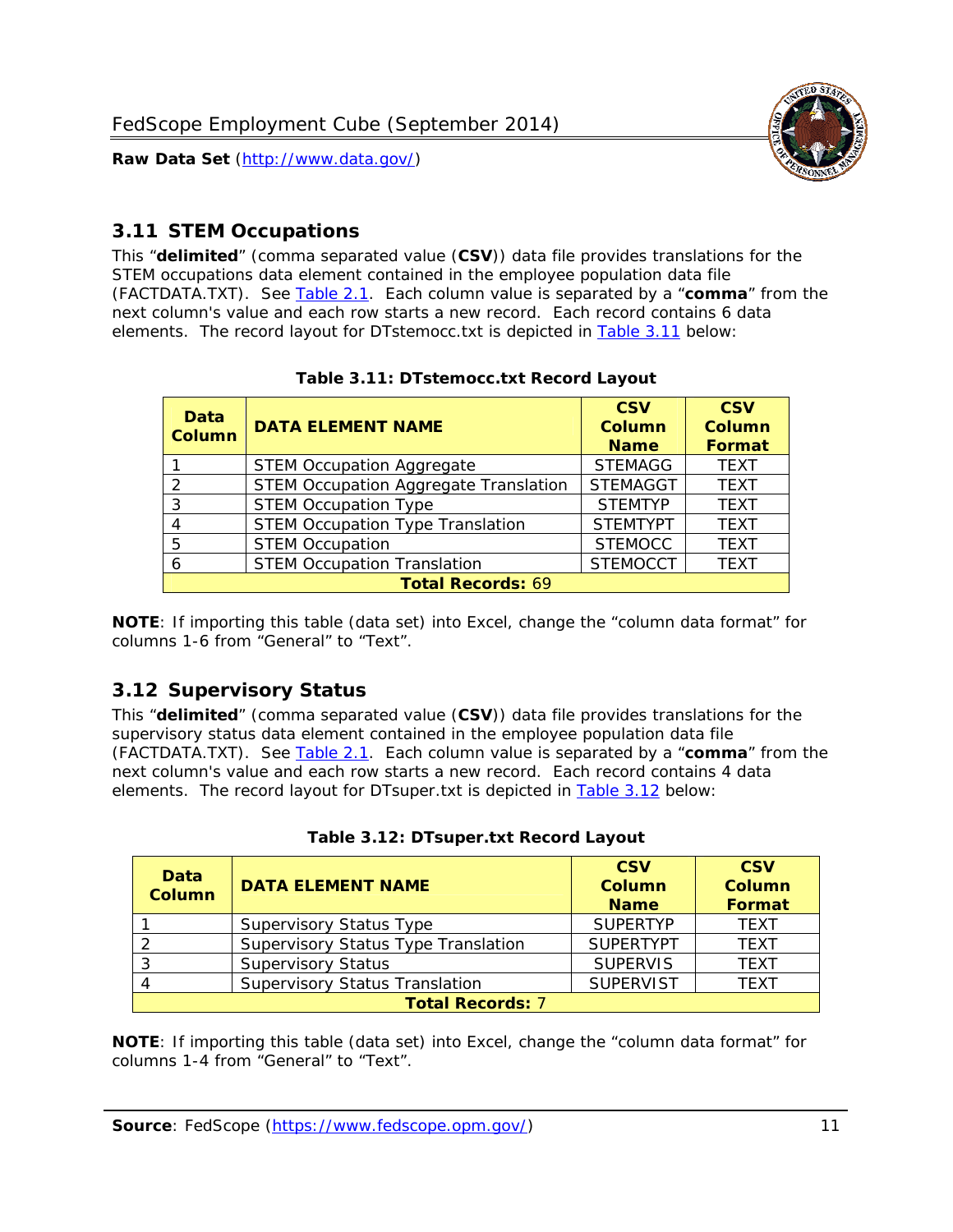

### <span id="page-12-0"></span>*3.13 Type of Appointment*

This "**delimited**" (comma separated value (**CSV**)) data file provides translations for the type of appointment data element contained in the employee population data file (FACTDATA.TXT). See [Table 2.1](#page-4-1). Each column value is separated by a "**comma**" from the next column's value and each row starts a new record. Each record contains 4 data elements. The record layout for DTtoa.txt is depicted in [Table 3.13](#page-12-4) below:

<span id="page-12-4"></span><span id="page-12-2"></span>

| Data<br><b>Column</b>    | <b>DATA ELEMENT NAME</b>             | <b>CSV</b><br><b>Column</b><br><b>Name</b> | <b>CSV</b><br><b>Column</b><br>Format |  |  |
|--------------------------|--------------------------------------|--------------------------------------------|---------------------------------------|--|--|
|                          | Type of Appointment Type             | <b>TOATYP</b>                              | <b>TEXT</b>                           |  |  |
|                          | Type of Appointment Type Translation | <b>TOATYPT</b>                             | <b>TEXT</b>                           |  |  |
|                          | Type of Appointment                  | TOA                                        | <b>TEXT</b>                           |  |  |
|                          | Type of Appointment Translation      | TOAT                                       | <b>TFXT</b>                           |  |  |
| <b>Total Records: 21</b> |                                      |                                            |                                       |  |  |

#### **Table 3.13: DTtoa.txt Record Layout**

**NOTE**: If importing this table (data set) into Excel, change the "column data format" for columns 1-4 from "General" to "Text".

#### <span id="page-12-1"></span>*3.14 Work Schedule*

<span id="page-12-5"></span>This "**delimited**" (comma separated value (**CSV**)) data file provides translations for the work schedule data element contained in the employee population data file (FACTDATA.TXT). See [Table 2.1](#page-4-1). Each column value is separated by a "**comma**" from the next column's value and each row starts a new record. Each record contains 4 data elements. The record layout for DTwrksch.txt is depicted in [Table 3.14](#page-12-5) below:

<span id="page-12-3"></span>

| Data<br><b>Column</b>    | <b>DATA ELEMENT NAME</b>       | <b>CSV</b><br>Column<br><b>Name</b> | <b>CSV</b><br><b>Column</b><br><b>Format</b> |  |
|--------------------------|--------------------------------|-------------------------------------|----------------------------------------------|--|
|                          | Work Schedule Type             | <b>WSTYP</b>                        | <b>TEXT</b>                                  |  |
|                          | Work Schedule Type Translation | <b>WSTYPT</b>                       | <b>TFXT</b>                                  |  |
| 3                        | Work Schedule                  | <b>WORKSCH</b>                      | <b>TFXT</b>                                  |  |
|                          | Work Schedule Translation      | <b>WORKSCHT</b>                     | <b>TFXT</b>                                  |  |
| <b>Total Records: 12</b> |                                |                                     |                                              |  |

|  | Table 3.14: DTwrksch.txt Record Layout |  |
|--|----------------------------------------|--|
|  |                                        |  |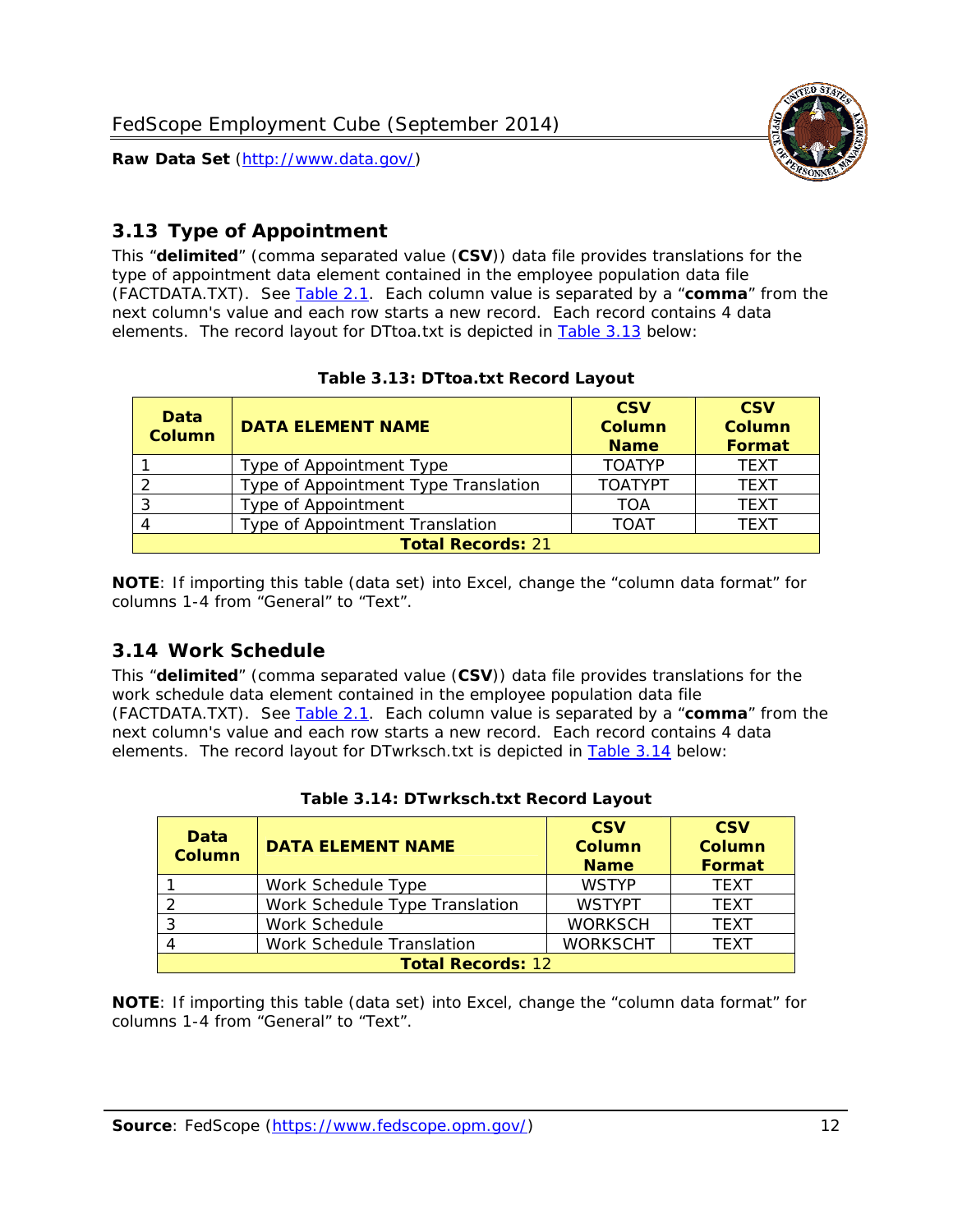

#### <span id="page-13-0"></span>*3.15 Work Status*

<span id="page-13-4"></span><span id="page-13-2"></span>This "**delimited**" (comma separated value (**CSV**)) data file provides translations for the work status data element contained in the employee population data file (FACTDATA.TXT). See [Table 2.1](#page-4-1). Each column value is separated by a "**comma**" from the next column's value and each row starts a new record. Each record contains 2 data elements. The record layout for DTwkstat.txt is depicted in [Table 3.15](#page-13-4) below:

| Data<br><b>Column</b>   | <b>DATA ELEMENT NAME</b> | <b>CSV</b><br>Column<br><b>Name</b> | <b>CSV</b><br>Column<br><b>Format</b> |
|-------------------------|--------------------------|-------------------------------------|---------------------------------------|
|                         | Work Status              | <b>WORKSTAT</b>                     | TFXT                                  |
|                         | Work Status Translation  | <b>WORKSTATT</b>                    | TFXT                                  |
| <b>Total Records: 2</b> |                          |                                     |                                       |

#### **Table 3.15: DTwkstat.txt Record Layout**

**NOTE**: If importing this table (data set) into Excel, change the "column data format" for columns 1-2 from "General" to "Text".

#### <span id="page-13-1"></span>*3.16 Date*

<span id="page-13-5"></span><span id="page-13-3"></span>This "**delimited**" (comma separated value (**CSV**)) data file provides translations for the status file month date data element contained in the employee population data file (FACTDATA.TXT). See [Table 2.1](#page-4-1). Each column value is separated by a "**comma**" from the next column's value and each row starts a new record. Each record contains 2 data elements. The record layout for DTdate.txt is depicted in [Table 3.16](#page-13-5) below:

| Data<br><b>Column</b>   | <b>DATA ELEMENT NAME</b> | <b>CSV</b><br>Column<br><b>Name</b> | <b>CSV</b><br>Column<br><b>Format</b> |
|-------------------------|--------------------------|-------------------------------------|---------------------------------------|
|                         | File Date                | <b>DATECODE</b>                     | TFXT                                  |
|                         | File Date Translation    | <b>DATECODET</b>                    | TFXT                                  |
| <b>Total Records: 1</b> |                          |                                     |                                       |

**Table 3.16: DTdate.txt Record Layout**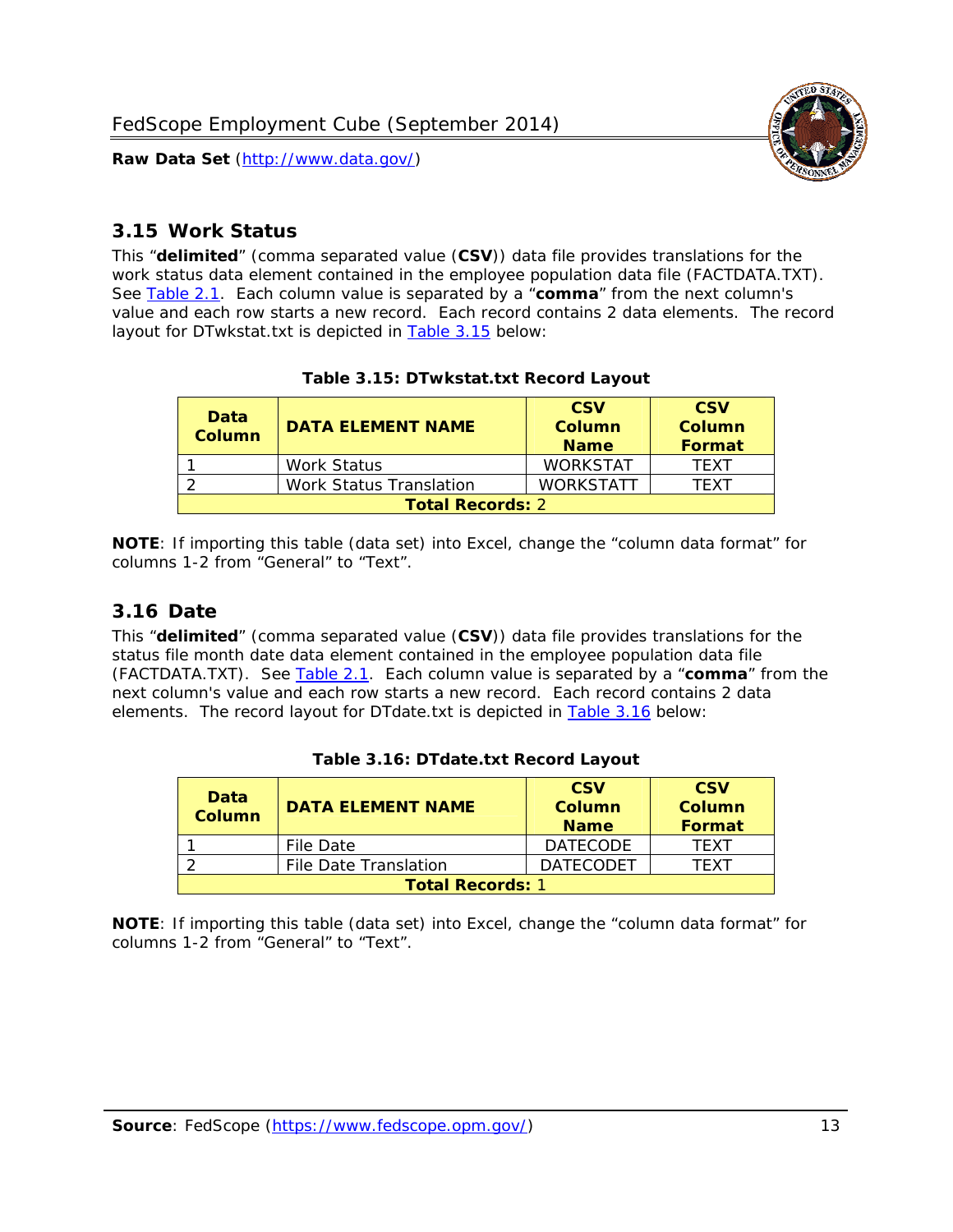<span id="page-14-0"></span>

There is no translation file for this data element. Every record in the employee population data file (FACTDATA.TXT) contains a value of "1" for this field. See Chapter [4.17](#page-16-8) for definition of **Employment**.

## <span id="page-14-1"></span>*3.18 Average Salary*

There is no translation file for this data element. See Chapter [4.18](#page-17-1) for definition of [Average](#page-17-1) **[Salary](#page-17-1) [Average Salary.](#page-17-1)** 

#### <span id="page-14-2"></span>*3.19 Average Length of Service*

There is no translation file for this data element. See Chapter [4.19](#page-17-2) for definition of [Average](#page-17-2) Length of Service

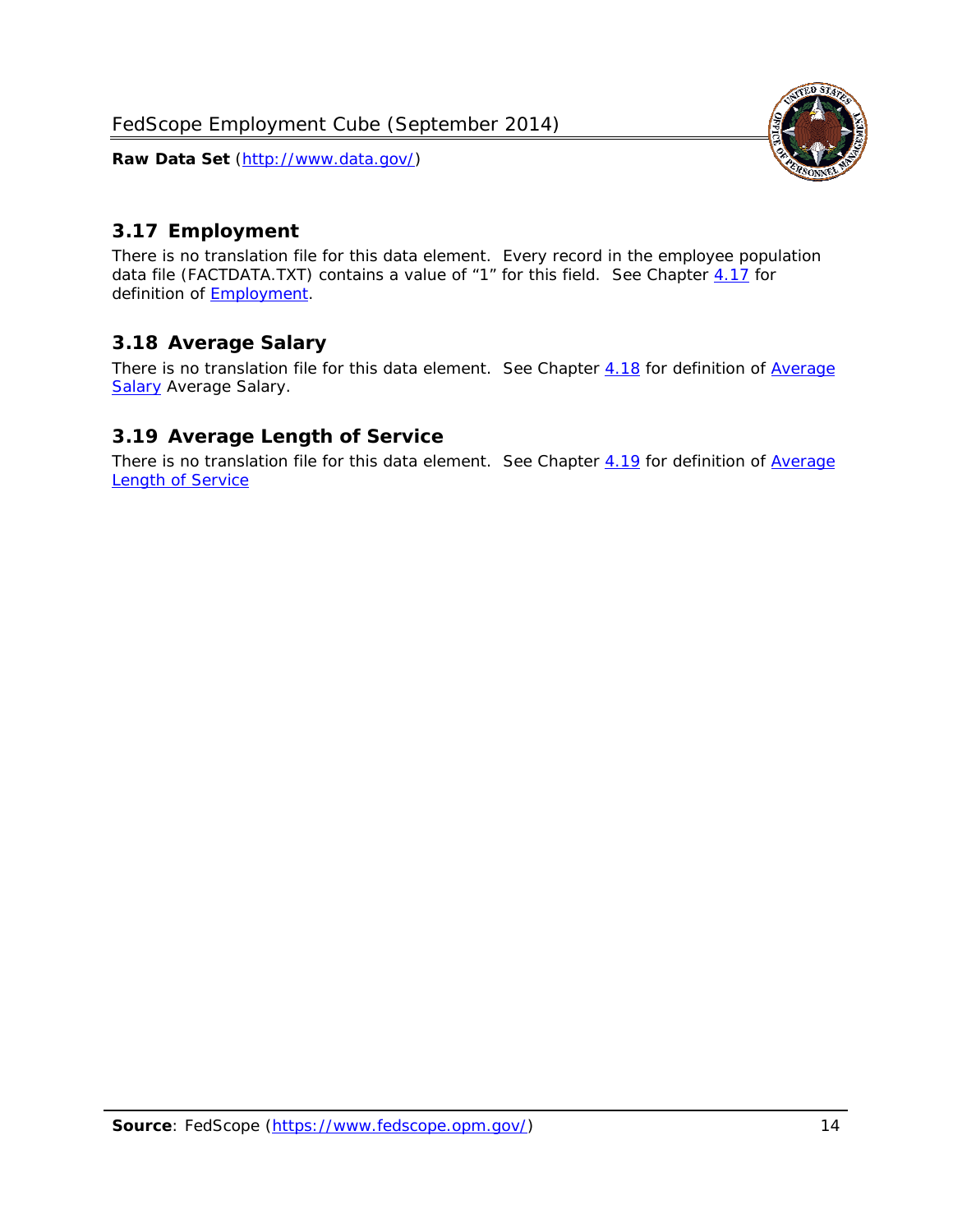

# <span id="page-15-0"></span>**4 DATA DEFINITIONS**

#### <span id="page-15-1"></span>*4.1 Agency*

The employing organization.

#### <span id="page-15-2"></span>*4.2 Location*

The official duty station of an employee. Locations in the United States are defined in terms of states. Locations outside the United States are defined in terms of countries and U.S. territories.

#### <span id="page-15-3"></span>*4.3 Age*

An employee's age. Age is displayed in five-year intervals, except for an initial interval of less than 20 years and a final interval of 65 years or more.

#### <span id="page-15-4"></span>*4.4 Education Level*

The extent of an employee's educational attainment from an accredited institution.

#### <span id="page-15-5"></span>*4.5 General Schedule & Equivalent Grade*

The General Schedule grade for pay plans in the General Schedule and Equivalent pay plan category (See [Pay Plan & Grade](#page-16-0)).

#### <span id="page-15-6"></span>*4.6 Length of Service*

The number of years of Federal civilian employment, creditable military service, and other service made creditable by specific legislation. Length of service is grouped by five-year intervals, except for:

- a. the initial intervals of less than 1 year, 1-2 years, and 3-4 years and
- b. the final interval of 35 years or more.

#### <span id="page-15-7"></span>*4.7 Occupation*

An employee's occupation as defined by the Office of Personnel Management (OPM).

#### <span id="page-15-8"></span>*4.8 Occupation Category*

Occupational categories are defined by the educational requirements of the occupation and the subject matter and level of difficulty or responsibility of the work.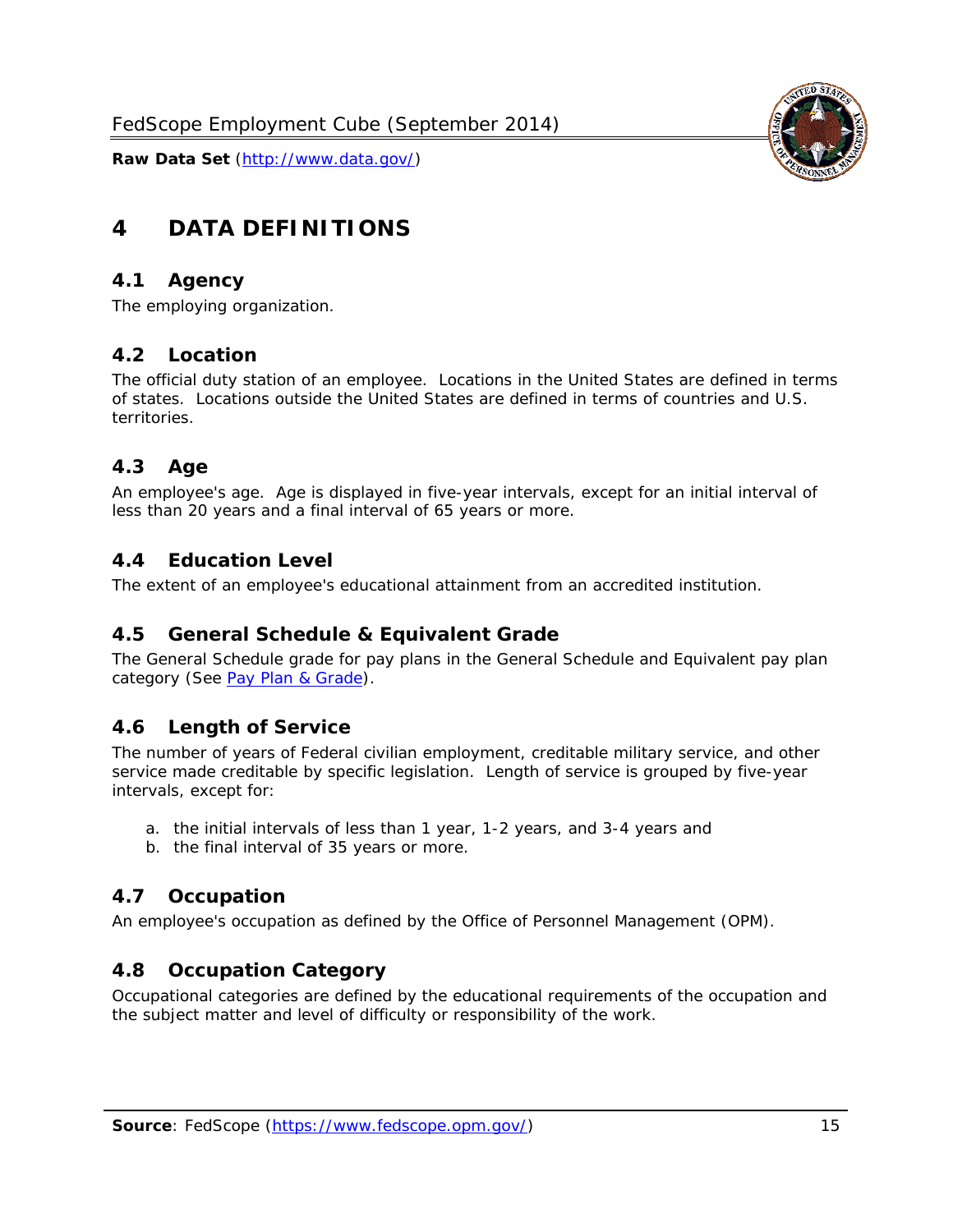<span id="page-16-0"></span>

The pay system and, where applicable, the grade used to determine an employee's basic pay rate. Grade denotes a hierarchical position in a pay plan and is sometimes referred to as level, class, rank, or pay band.

## <span id="page-16-1"></span>*4.10 Salary Level*

An employee's adjusted basic pay, which is an annualized rate of pay. Adjusted basic pay is the sum of an employee's rate of basic pay plus any locality comparability payment and/or special pay adjustment for law enforcement officers. Salaries are grouped by \$10,000 intervals, except for an initial interval of less than \$20,000 and a final interval of \$180,000 or more.

An employee's actual earnings may be more or less than the annualized rate because of factors such as overtime, shift differentials, less than full time work, or leave without pay.

## <span id="page-16-2"></span>*4.11 STEM Occupations*

Listing of occupations grouped into the following four occupational series:

- 1. **S**cience
- 2. **T**echnology
- 3. **E**ngineering
- 4. **M**athematics

#### <span id="page-16-3"></span>*4.12 Supervisory Status*

The nature of managerial, supervisory, or non-supervisory responsibility assigned to an employee's position.

#### <span id="page-16-4"></span>*4.13 Type of Appointment*

An employee's appointment in terms of permanence and competitiveness.

#### <span id="page-16-5"></span>*4.14 Work Schedule*

The time basis on which an employee is scheduled to work.

#### <span id="page-16-6"></span>*4.15 Work Status*

A combination of Type of Appointment and Work Schedule data elements. The Work Status data element is limited to "Non-Seasonal Full Time Permanent" and "Other Employees".

#### <span id="page-16-7"></span>*4.16 Date*

<span id="page-16-8"></span>The file date (e.g. September 2014 represented by 201409).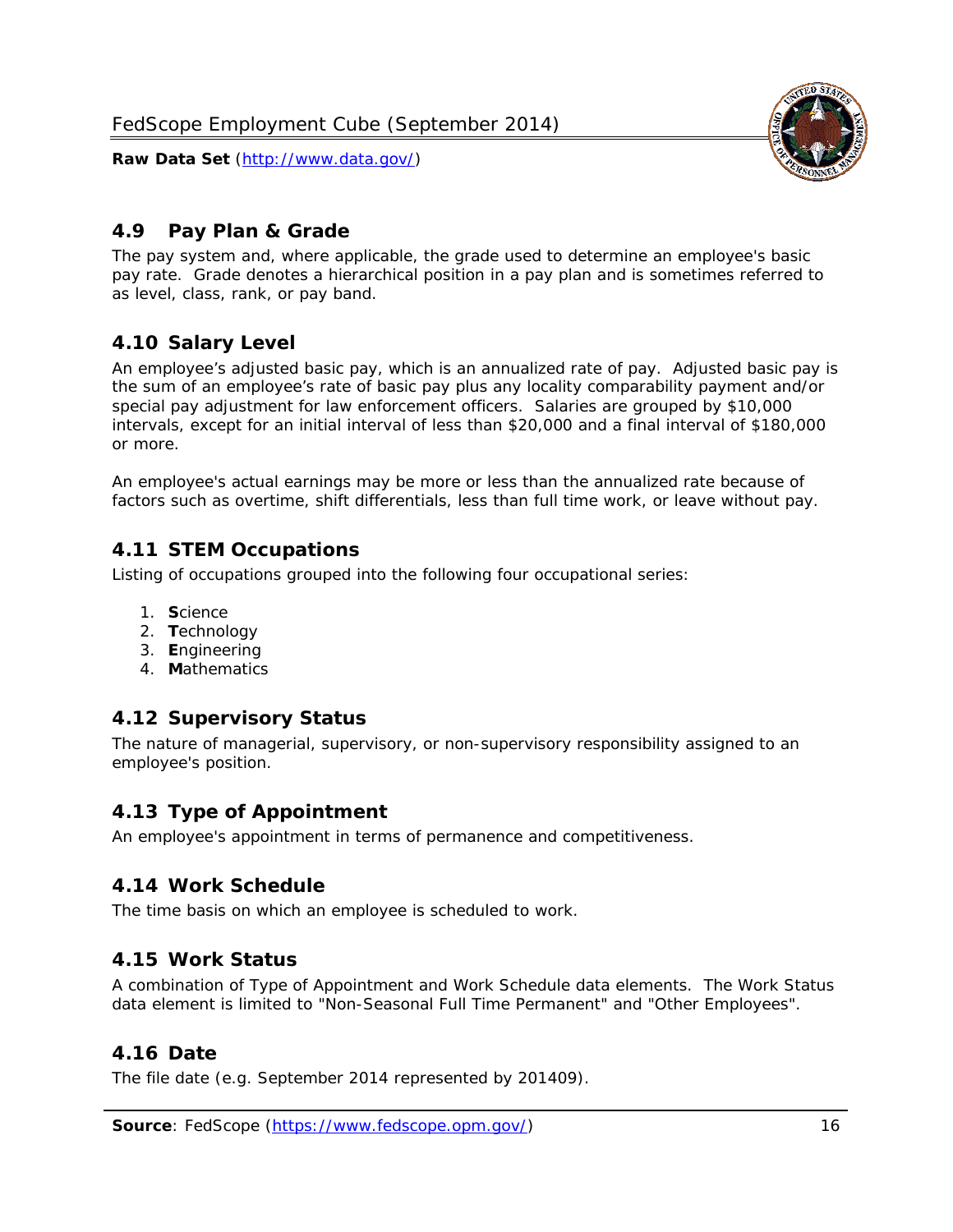

### <span id="page-17-0"></span>*4.17 Employment*

A measure representing the number of employees in pay status at the end of the quarter (or end of the pay period prior to the end of the quarter).

#### <span id="page-17-1"></span>*4.18 Average Salary*

A measure representing the average adjusted basic pay, an annualized rate of pay. Adjusted basic pay is the sum of an employee's rate of basic pay and any locality comparability payment and/or special pay adjustment for law enforcement officers.

An employee's actual earnings may be more or less than the annualized rate because of factors such as overtime, shift differentials, less than full time work, or leave without pay.

Invalid salary values are excluded from the average. A large number of invalid values could invalidate the average. To obtain counts of invalid values, display the data using the Salary Level dimension (See [Salary Level\)](#page-16-1).

#### <span id="page-17-2"></span>*4.19 Average Length of Service*

A measure representing the average number of years of Federal civilian employment and creditable military service.

Invalid values are excluded from the average. A large number of invalid values could invalidate the average. To obtain counts of invalid values, display the data using the Length of Service dimension (See [Length of Service](#page-15-6)).